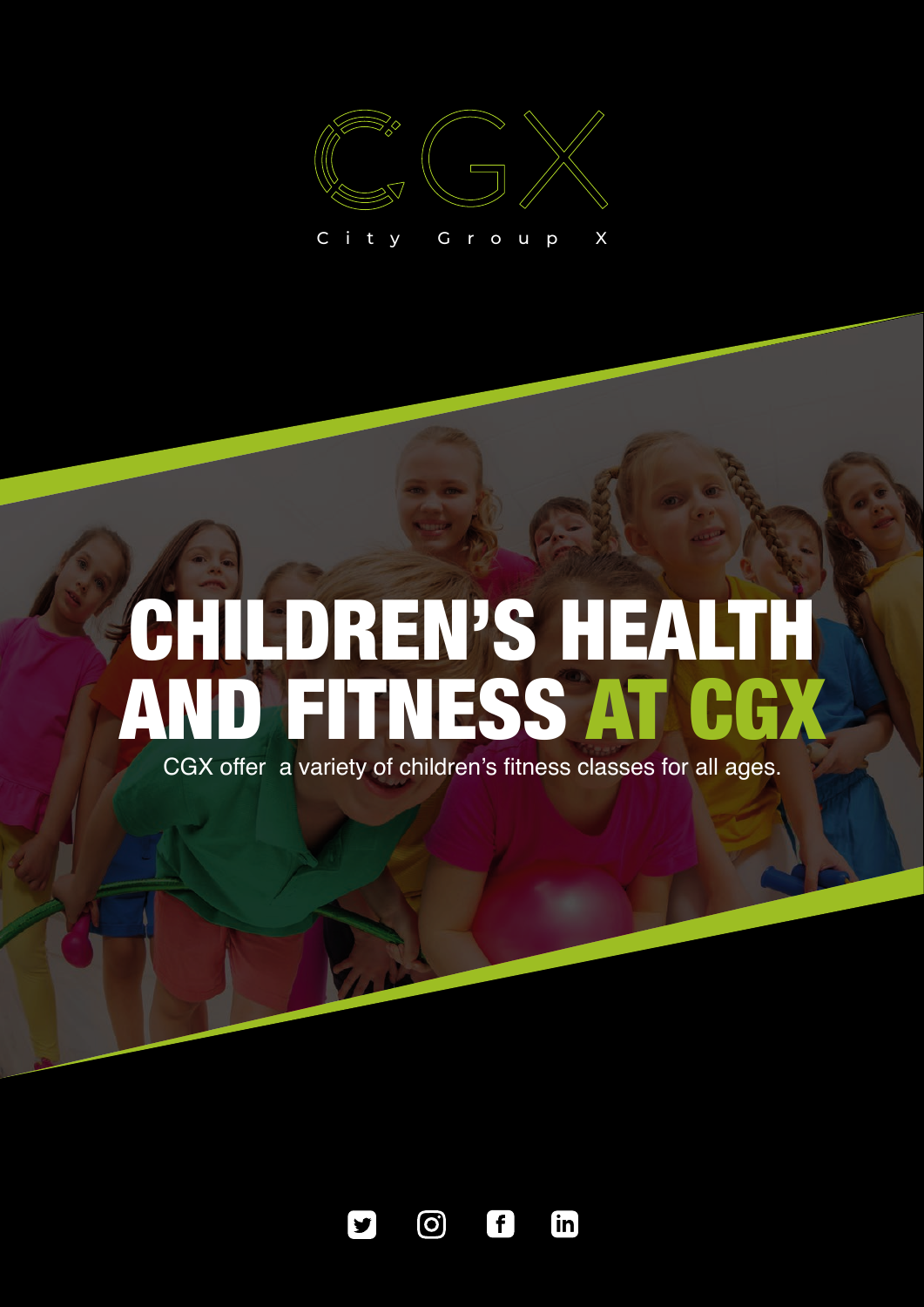# ABOUT US

#### Driven. Passionate. Diverse. CGX is a new,

creative approach to group fitness. Our vision is to provide communities with a diverse range of authentic, fun and exhilarating group exercise classes in an inclusive, community-focussed boutique fitness environment. Our customers will always remain the focus of our brand meaning that their wellness is forever our main priority.. We want every customer to leave feeling special and fully inclined with our visions and values..

Whether you're wanting to be more productive at work, be happier, be more accomplished, lessen stress, build healthier habits, or even meet more people with the same drive to improve, the CGX brand is centered around you and your goals. Because it's such a huge aspect of our lives, we're driven around improving health and wellbeing being in and out of the workplace, through innovative ways to nurture your body and mind..

#### We offer a broad range of morning,

daytime and evening classes that cater for all. Our state of the art group exercise studio and immersive cycle suite are kitted out with the best equipment on the market, in addition to our talented team of rockstar instructors, ensuring you get the best experience from every class.

#### We boast the world famous Les Mills

Programmes, as well as freestyle classes and a range of boutique indoor boot camps to suit all

### THE GREEN ROOM

Refuel & Relax at our Showtime Smoothies Bar in the Green Room Finish Your Session Off by Relaxing and Refuelling in Our Small but Inviting "Showtime Smoothies" Bar We are proud to sell LOVETASTE.COM Award Winning Love Smoothies Take your pick from our range of 100% natural fruit and vegetable smoothies, natural shakes and protein shakes

## OUR GOALS

Dedicated to making you feel the very best version of you, our highly qualified trainers, otherwise known as our Rockstar instructors will be on hand to push you to your limits, yet offer invaluable support and guidance.

We carry out the most refreshing and unique range of classes Hull has to offer. Worldwide renowned and hugely popular Les Mills classes such as Body Pump,Sh'bam RPM, Sprint and Virtual Classes. Also HIIT and Boutique Bootcamps ,Pilates and much more…

## ACHIEVE MORE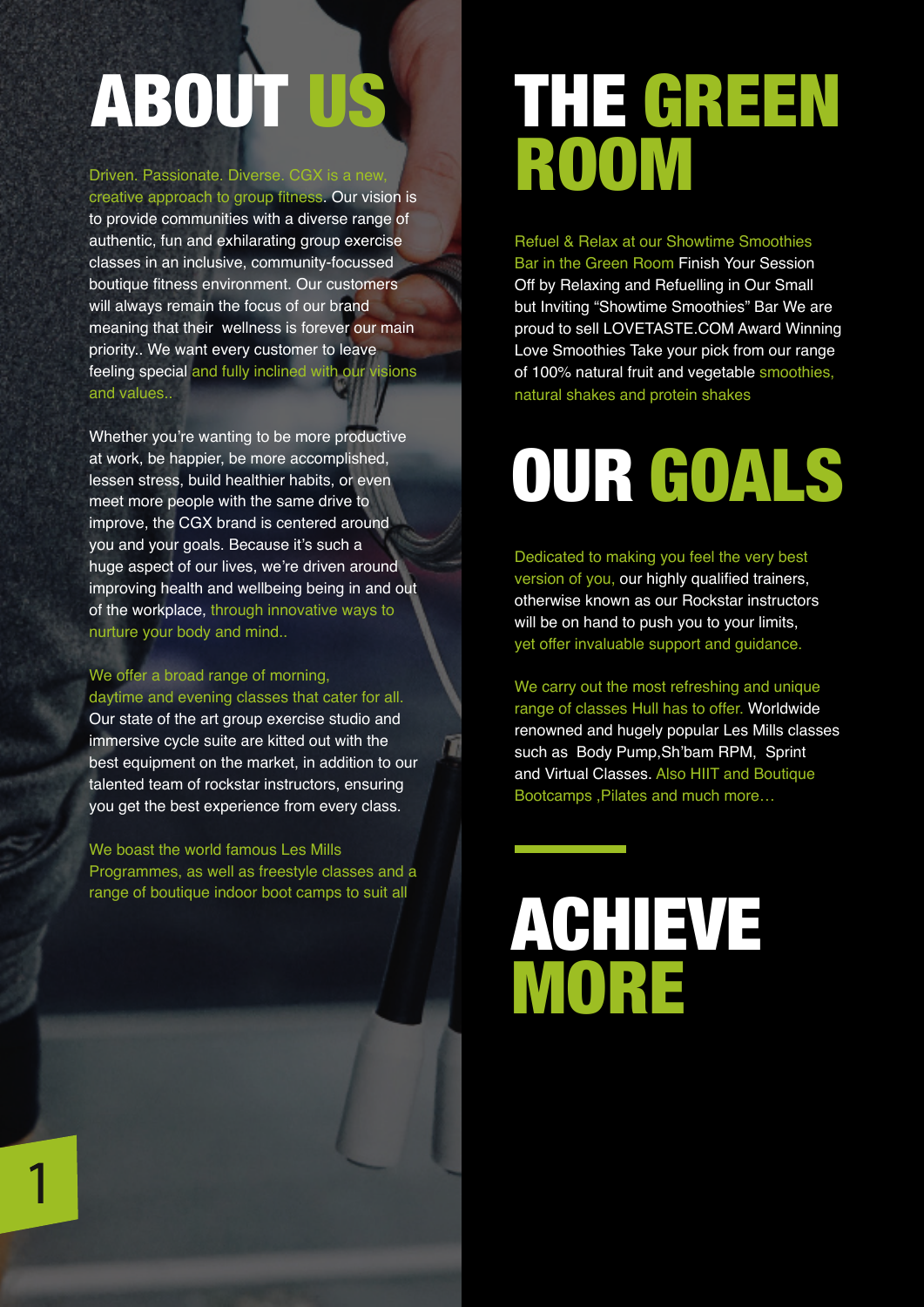### CHILDREN'S FITNESS CLASSES:

CGX offers fitness classes and activity clubs catering for children of all ages. From fun and games for 5 year olds to bootcamps, dance classes and cycling for teenagers. Parents can also fit in a class whilst the kids are busy have fun.

### **BESPOKE** CHILDREN'S FITNESS CLASSES:

We can tailor a fitness class to suit your needs, so if you're a school, club or organization we can create a personal bespoke class.

Bespoke packages and discounts available on request.

**Contact: hello@citygroupx for more information**

**Tel: 07523 379462**

 $\overline{2}$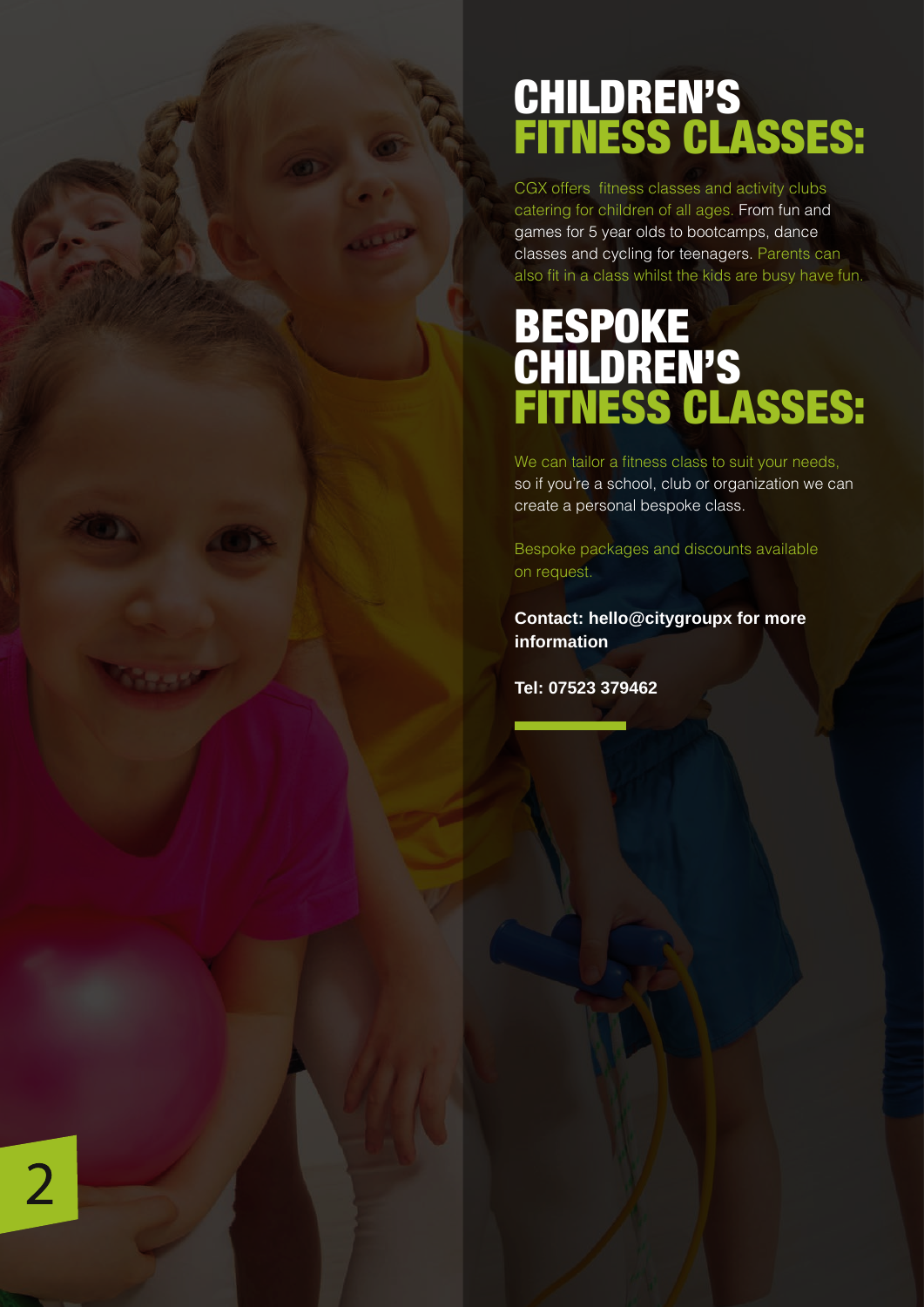### THE EXERCISE BENEFITS FOR CHILDREN

- A physically active child is a healthy child.
- Physical activity strengthens a child's muscles and bones, prevents excessive weight gain, and reduces the risk of diabetes, cancer, and other conditions.
- However, physical activity is also beneficial to the mental health of a child.
- Experts say physical activity allows children to have a better outlook on life by building confidence, managing anxiety and depression, and increasing self-esteem and cognitive skills
- Physical activity, and particularly moderateto-vigorous physical activity , has a positive effect on reducing future depressive symptoms in middle childhood.
- In addition, increasing physical activity may serve as a complementary method in treating childhood depression.
- Exercise improves mood and behavior in children and lowers chronic disease risks

### THE BENEFITS FOR CHILDREN WITH BEHAVIOURAL DISORDERS

- Cybercycling improves classroom functioning for children with behavioral disorders.
- Cybercycling involves riding a stationary bike while looking at virtual reality scenery.
- Why cybercycling and not just cycling? Children with behavioral health disorders (BHD) demonstrate low participation in aerobic exercise, and cybercycling is critical because the children find it engaging.
- Many of these children have sensory disorders, social anxiety, and delays in developing motor skills, so it's difficult to make traditional sports and exercise programs attractive to them.
- Cybercycling appeals to them because they can engage in it successfully at their current ability level, and they find video games and virtual reality courses entertaining.